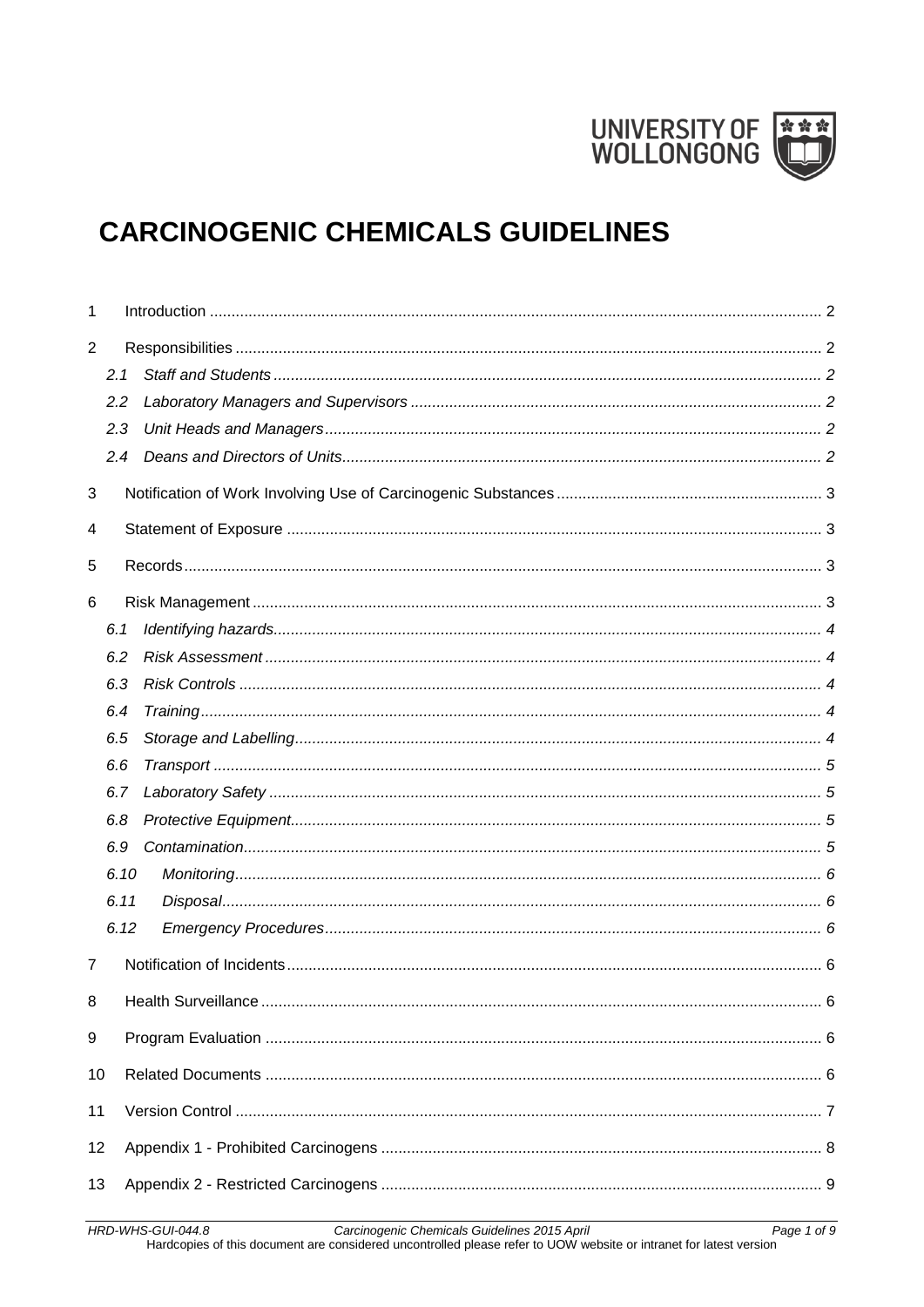# <span id="page-1-0"></span>**1 Introduction**

Certain chemicals are known to cause cancer in humans, while many others have been shown to cause cancer in experimental animals. Direct application of experimental carcinogenicity data to humans is not possible, doses of carcinogen required to produce tumours in animals may vary between species and some pathological responses, such as production of benign tumours in mice, appear to be restricted to a single species. Despite such limitations, it is generally accepted that chemicals established as carcinogenic in animals may offer a carcinogenic hazard to humans.

These guidelines are designed to complement safe laboratory practices and minimise the hazards associated with the use of chemicals for which evidence of carcinogenicity has been obtained either by epidemiology or from studies in experimental animals.

Any work that involves the use of listed carcinogens (refer to Appendices) has special requirements under the Work Health and Safety Regulation 2011.

There are two types of listed carcinogens:

- **Prohibited carcinogens (Appendix 1)** are prohibited from use but can be used for limited research and analysis provided WorkCover is notified first.
- Notifiable carcinogens (Appendix 2) are those chemicals that can be used once WorkCover has been notified;

## <span id="page-1-1"></span>**2 Responsibilities**

#### <span id="page-1-2"></span>**2.1 Staff and Students**

All staff and students are required to work together with the University and, in relation to the tasks that affect them directly, contribute to the process of identification, assessment and control, and support implementation of the legislation by participation in:

- **risk assessments;**
- **•** consultation;
- **training**;
- **•** monitoring and health surveillance if required.

#### <span id="page-1-3"></span>**2.2 Laboratory Managers and Supervisors**

Laboratory managers and supervisors are required to ensure that laboratories comply with health and safety legislation and UOW guidelines within their area of responsibility. This includes:

- Informing WorkCover of intention to work with a notifiable or prohibited carcinogenic substance
- Completion of risk assessments and safe work procedures
- **•** Completion of [Statement of Exposure](https://cmsprd.uow.edu.au/content/idcplg?IdcService=GET_FILE&dDocName=UOW191679&RevisionSelectionMethod=latestReleased) on completion of workers or students employment as outlined in Section 4
- **Regular workplace inspections and completion of corrective actions**
- Ensuring equipment is managed safely
- Maintenance program in place for plant and safety equipment
- Required PPE is provided, is in use and is used correctly
- Required signage is provided indicating PPE requirements and access restrictions
- Appropriate use, labelling and storage of carcinogenic chemicals.

#### <span id="page-1-4"></span>**2.3 Unit Heads and Managers**

Unit heads and managers are required to implement health and safety legislation and UOW policy, procedures guidelines within their area of responsibility.

#### <span id="page-1-5"></span>**2.4 Deans and Directors of Units**

Deans and directors are required to ensure that legislation and UOW guidelines relating to hazardous substances and work involving use of carcinogenic substances is implemented and that appropriate support and resources are provided.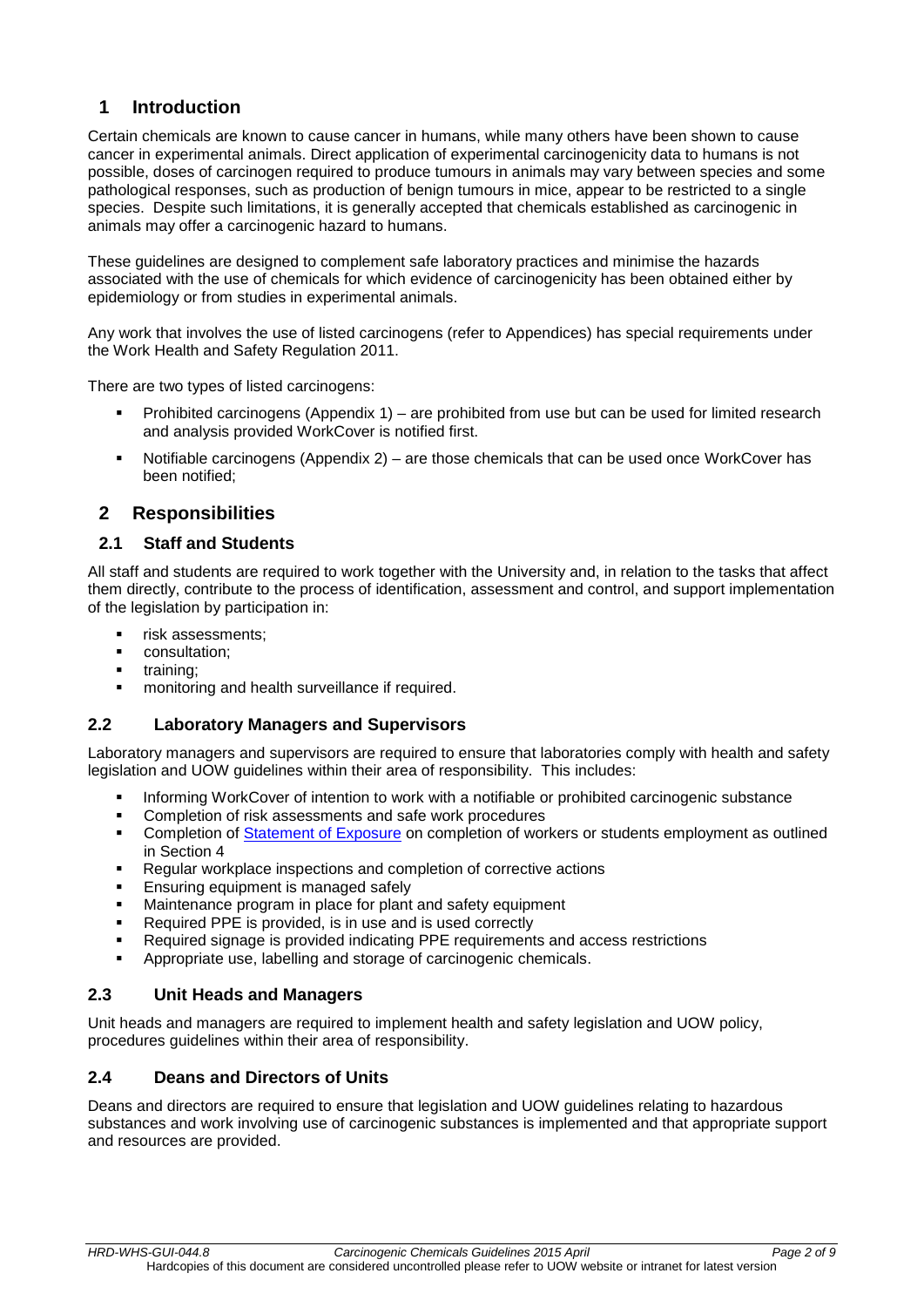# <span id="page-2-0"></span>**3 Notification of Work Involving Use of Carcinogenic Substances**

Any work that involves the handling and storing of prohibited and restricted carcinogens as referred to in Schedule 10 of the Workplace Health and Safety Regulation must be authorised by WorkCover. Authorisation must be obtained by applying in writing.

There are two types of listed carcinogens:

- Restricted carcinogens (Appendix 1) are those chemicals that can be used once WorkCover has been notified;
- Prohibited carcinogens (Appendix 2) are prohibited from use but can be used for limited research and analysis provided WorkCover is notified first.

Any local area planning to work with a listed carcinogen (listed in Appendix 1 or 2) must:

- Notify WorkCover NSW (at least 60 days before commencing the proposed work)
- Use the WorkCover *[Application for the authorisation to use, handle or store prohibited and restricted](http://www.workcover.nsw.gov.au/licences-and-registrations/notifications-and-permits/carcinogenic-substances-notification)  [carcinogens \(ACD\) form](http://www.workcover.nsw.gov.au/licences-and-registrations/notifications-and-permits/carcinogenic-substances-notification)*
- **Ensure the notification is renewed every five years**
- **Provide information to the supplier in order to buy or obtain the carcinogen.**

When completing the application form the details of the duration that the worker will be exposed to the product must be listed in section 5 of the form under the purpose or activity for which the carcinogen will be used handled or stored.

A copy of the completed application and authorisation from WorkCover is to be sent to the [WHS Unit.](mailto:WHS-admin@uow.edu.au)

# <span id="page-2-1"></span>**4 Statement of Exposure**

Any worker or student who handles or stores prohibited or restricted carcinogens at the University will be provided with a written statement by their supervisor at the end of their employment or association with the university outlining the following:

- the name of the prohibited or restricted carcinogen which the worker may have been exposed to
- the time the worker may have been exposed
- **•** how and where the worker may obtain records of the possible exposure
- whether the worker should undertake regular health assessments, and the relevant tests to undertake.

At the cessation of employment or association with the University, the worker or student will provide copies of the *[Application for the authorisation to use, handle or store prohibited and restricted carcinogens \(ACD\)](http://www.workcover.nsw.gov.au/licences-and-registrations/notifications-and-permits/carcinogenic-substances-notification)  [form](http://www.workcover.nsw.gov.au/licences-and-registrations/notifications-and-permits/carcinogenic-substances-notification)* to verify the above points. The worker or student will be advised on the requirement to undertake regular health assessments based on the advice provided by WorkCover.

# <span id="page-2-2"></span>**5 Records**

A copy of the WorkCover notification form will be kept by the WHS Unit and filed on the Records Management System (RMS) as well as in a central database. The written authorisation provided by WorkCover is to be kept by the local area and a copy sent to the WHS Unit for addition to the Carcinogenic Substances Register. A copy will be placed on the person's personnel file or within RMS for students.

# <span id="page-2-3"></span>**6 Risk Management**

The implementation of these Guidelines utilises the risk management principle as outlined in the University's [WHS Risk Management Guidelines.](http://staff.uow.edu.au/content/groups/public/@web/@ohs/documents/doc/uow016948.pdf) The risk assessment principles that have been implemented in [Working With Hazardous Chemicals](http://staff.uow.edu.au/content/groups/public/@web/@ohs/documents/doc/uow017028.pdf) Guidelines are to be adopted when working with carcinogenic substances.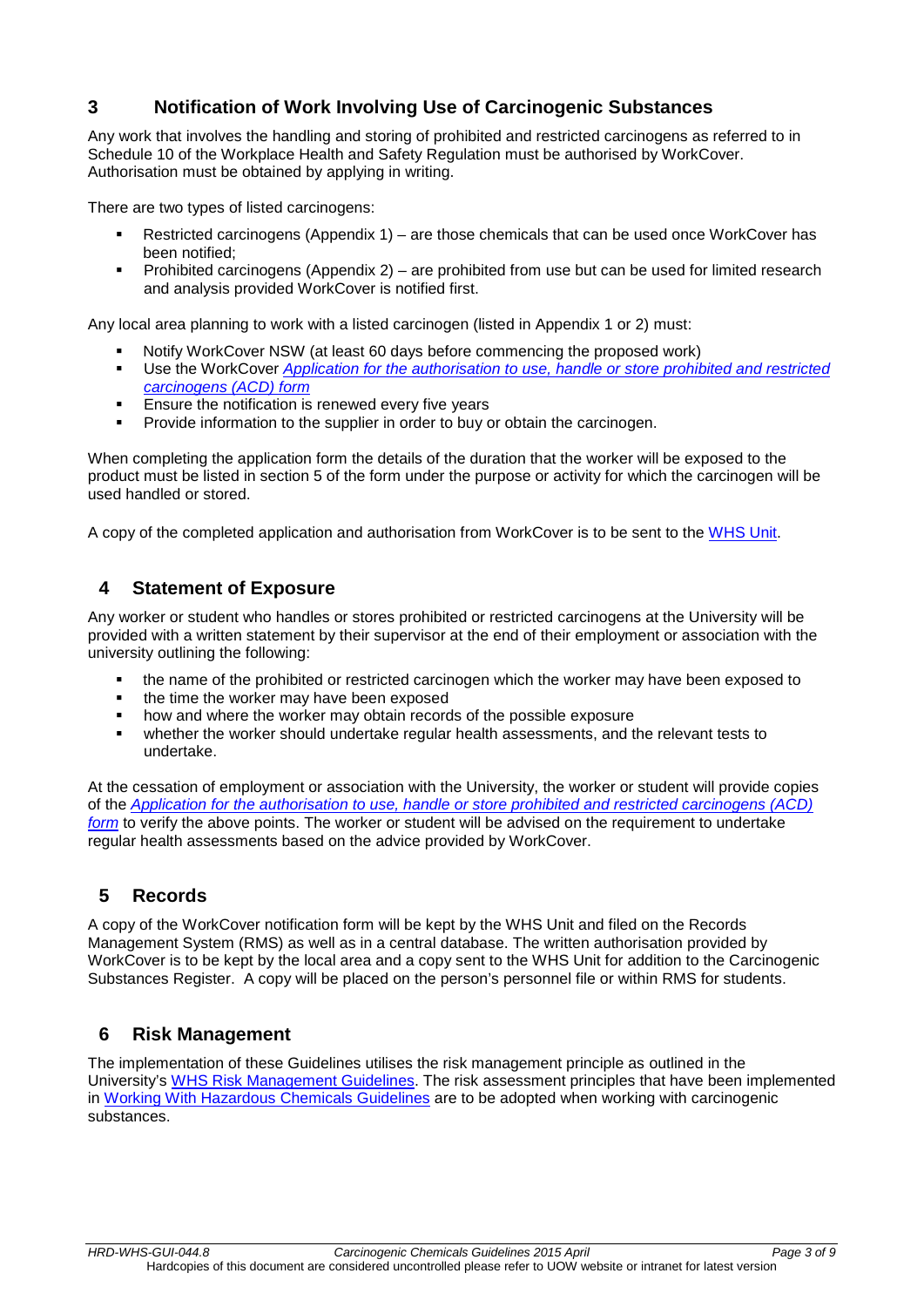## <span id="page-3-0"></span>**6.1 Identifying hazards**

All hazards associated with work involving the use of carcinogenic chemicals needs to be identified. Refer to the University's [WHS Risk Management Guidelines](http://staff.uow.edu.au/content/groups/public/@web/@ohs/documents/doc/uow016948.pdf) for further information on processes and methods that can be utilised to identify hazards.

#### <span id="page-3-1"></span>**6.2 Risk Assessment**

After all the hazards for the activity, process or equipment have been identified, the risk of each hazard needs to be assessed. Refer to the University's Risk Management Guidelines for more information on the risk assessment process.

#### <span id="page-3-2"></span>**6.3 Risk Controls**

The WHS [Risk Management Guidelines,](http://staff.uow.edu.au/content/groups/public/@web/@ohs/documents/doc/uow016948.pdf) more specifically the hierarchy of controls, should be implemented where possible to eliminate hazards associated with carcinogenic substance.

Every effort must be made to use non-carcinogenic (or less toxic) chemicals in preference to carcinogenic (or highly toxic ones).

Exposure to carcinogenic or other highly toxic chemicals can occur by:

- Inhalation of dust or vapour;
- Absorption through the skin, eyes or wounds from contaminated clothing, spillage on benches, floors or from apparatus; and
- Ingestion from contaminated hands, utensils, drink or food.

All persons using carcinogenic chemicals should do so only with permission from the appropriate Manager, Head, Chief Investigator or Laboratory Supervisor. Personnel should be made aware of the potential hazard these chemicals pose to their health by consulting the Safety Data Sheet and completing a risk assessment prior to use.

Personnel should review the chemicals used in the laboratory to determine whether they include carcinogenic substances at least every six months. The review should also take into account existing safety precautions and update them as necessary.

A safe work procedure regarding the use, handling, storage and transport of individual carcinogenic or other highly toxic chemicals should completed and approved by Dean or Director. The safe work procedure must comply with legislation, codes of practice and Australian Standards concerning the handling of carcinogens.

#### <span id="page-3-3"></span>**6.4 Training**

Any person working with or handling carcinogenic chemicals should be provided with any information, instruction and training necessary to ensure their health and safety. Relevant information may include:

- the properties of the substance
- **tioxicity and/or reactivity**
- precautions for safe use, e.g. segregation from incompatible materials
- procedures for handling, storage and transportation
- **first aid and emergency**
- **EXEC** engineering controls, e.g. ventilation
- personal protective equipment to be used.

#### <span id="page-3-4"></span>**6.5 Storage and Labelling**

All carcinogenic, suspected carcinogenic or highly toxic chemicals should be stored:

- securely
- in screw-cap containers or ampoules
- at the appropriate temperature
- **Example 2** labelled clearly in accordance with the WorkCover Code of Practice for the Labelling of Workplace Substances.

Refer to the [Working With Hazardous Chemicals](http://staff.uow.edu.au/content/groups/public/@web/@ohs/documents/doc/uow017028.pdf) Guidelines for more information.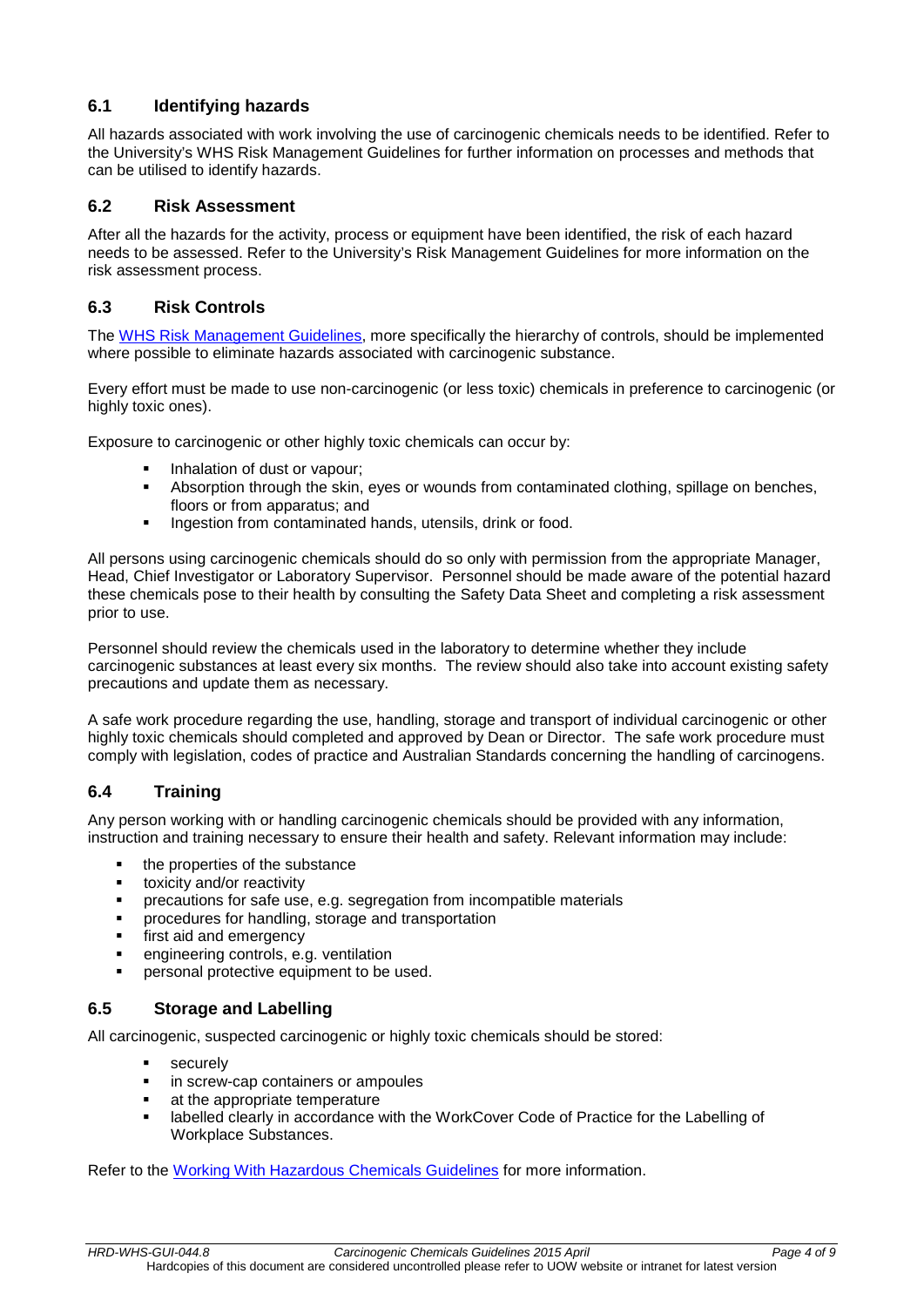# <span id="page-4-0"></span>**6.6 Transport**

If it is necessary to transport such chemicals within the laboratory the sealed container should be placed in a second unbreakable container to minimise accidental breakage or spillage.

#### <span id="page-4-1"></span>**6.7 Laboratory Safety**

Specific requirements for working with carcinogenic chemicals include:

- hands must be washed thoroughly after using any such chemicals
- chemicals should be used only by persons involved in the experiment in specifically designed areas of the laboratory
- Doors into areas where carcinogenic chemicals are used should be marked distinctively to identify the nature of the hazard (e.g. CAUTION - LIMITED ACCESS. CARCINOGENIC CHEMICALS IN USE)
- Pipetting by mouth shall be strictly forbidden. Mechanical pipetting aids or disposable pipetting tips shall be used
- Working surfaces should be covered with an absorbent material backed with plastic and should be replaced at regular intervals or immediately a spillage occurs
- All experiments involving dust, vapour or aerosols of a carcinogenic nature shall be carried out in such a way as to ensure that no personal exposure occurs. In most cases a fume cupboard should be used which has been modified to contain a suitable filter and complies with AS2243.8: Safety in laboratories - Fume cupboards, and operated in accordance with the manufacturer's instructions
- A cytotoxic drug-handling cabinet which complies with AS2567: Laminar flow cytotoxic drug safety cabinets, should be used in cases where there is a need to maintain the sterility of the product
- Filters on ventilation and air-conditioning equipment, and such equipment as vacuum cleaners, in laboratories where carcinogenic substances are being used, may need to be changed by trained personnel more often than other filters
- Glove boxes should be kept under negative air pressure. Air changes should be adequate so that high concentrations of the vapours of volatile carcinogens will not occur.

Further information can be found in the [Laboratory Safety Guidelines.](http://staff.uow.edu.au/content/groups/public/@web/@ohs/documents/doc/uow017036.pdf)

#### <span id="page-4-2"></span>**6.8 Protective Equipment**

Protective equipment should be chosen for its suitability to the task as well as the chemical and physical properties of the substance to be used, its volatility, stability, flammability, solubility and miscibility.

Protective equipment to be used when handling carcinogenic or highly toxic chemicals should include:

- rubber, PVC or polythene gloves, preferably disposable these should be changed regularly so as to voice impregnation
- **•** buttoned or wrap-around laboratory coats
- laboratory safety glasses or, if there is a danger of liquids splashing, a full-face shield, and
- an approved respirator with a suitable particulate/vapour cartridge or an approved disposable face mask.

Protective equipment should:

- be stored adjacent to the work area
- be removed and stored before leaving the laboratory
- not be worn in rooms designated for eating and drinking
- **•** be cleaned by appropriately qualified personnel.

#### <span id="page-4-3"></span>**6.9 Contamination**

After using any carcinogenic or highly toxic chemical personnel should always rinse their hands well in cold water then wash them thoroughly with soap and hot water.

Contaminated laboratory glassware or equipment should be treated initially with chemicals or washed separately with solvents appropriate to the chemical in question. The glassware or equipment should then be rinsed in cold running water and washed and brushed in hot water and detergent before being assigned to any routine washing procedure.

*HRD-WHS-GUI-044.8 Carcinogenic Chemicals Guidelines 2015 April Page 5 of 9* Hardcopies of this document are considered uncontrolled please refer to UOW website or intranet for latest version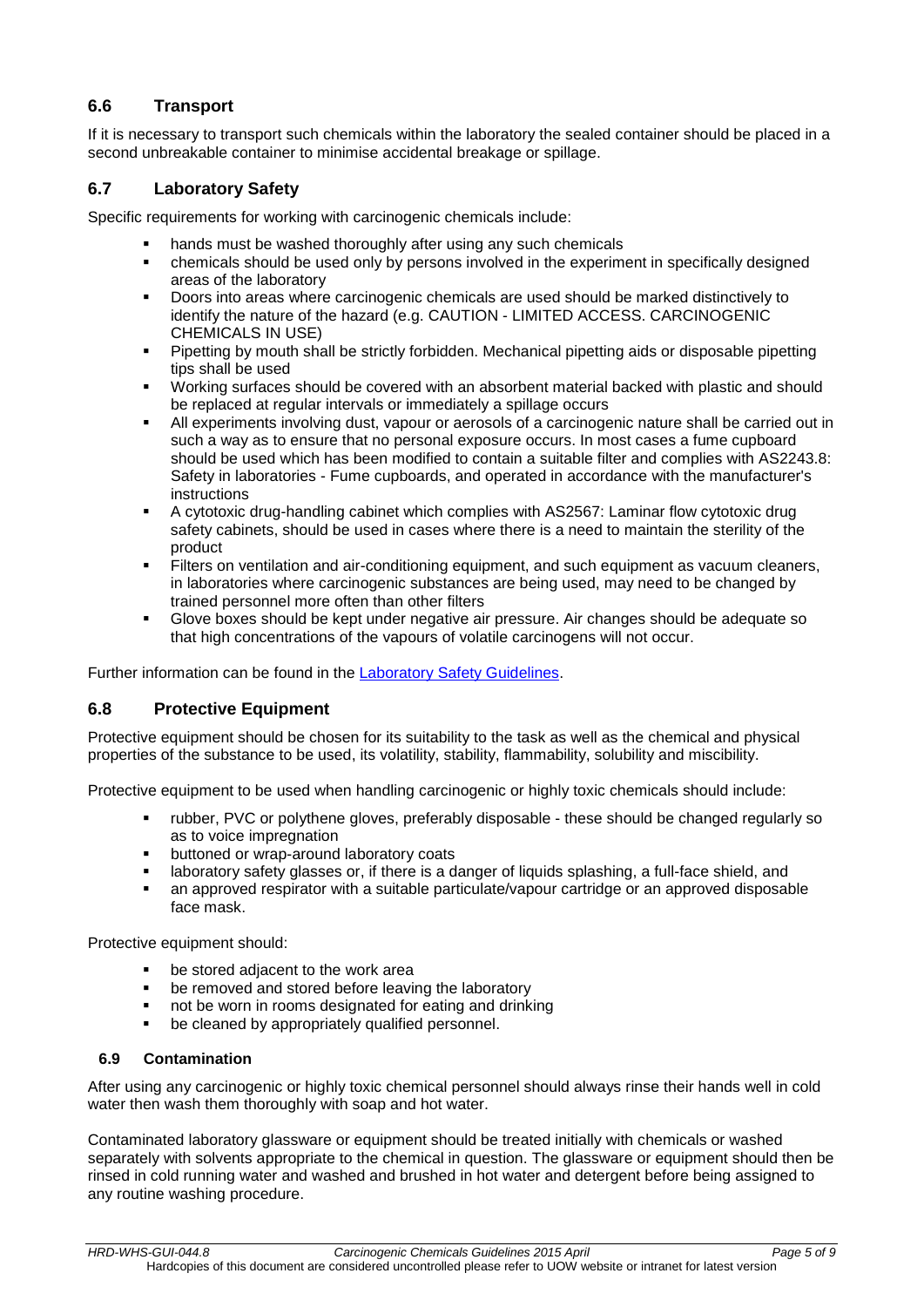Disposable laboratory equipment contaminated with carcinogenic or highly toxic chemicals shall be disposed of according to the [Waste Disposal Guidelines.](http://staff.uow.edu.au/content/groups/public/@web/@ohs/documents/doc/uow017032.pdf)

# <span id="page-5-0"></span>**6.10 Monitoring**

The laboratory supervisor must consider the need for, and as appropriate consult with respect to:

- monitoring the area in which carcinogenic or highly toxic chemicals are used (or the laboratory in general) to detect any decontamination of the air, benches, equipment, protective equipment or personnel, and
- biological monitoring or medical examination of personnel to detect any significant biological changes or effect on their health.

An inventory of carcinogenic or other highly toxic chemicals may be required by institutional or government authorities. An inventory should indicate the quantity of carcinogen(s) and date of acquisition. A record should be kept for each chemical of the user's name, the date and the quantity taken.

#### <span id="page-5-1"></span>**6.11 Disposal**

The Laboratory Supervisor should be familiar with the methods required to neutralise, destroy or safely dispose of carcinogenic or highly toxic chemicals or materials contaminated by them. Carcinogenic or highly toxic chemicals should not be disposed of down the drains or into the atmosphere. Waste liquids containing carcinogenic or highly toxic chemicals should be placed or collected in proper containers for disposal.

Contaminated waste shall be disposed of according to the [Waste Disposal Guidelines.](http://staff.uow.edu.au/content/groups/public/@web/@ohs/documents/doc/uow017032.pdf)

#### <span id="page-5-2"></span>**6.12 Emergency Procedures**

All persons in the laboratory should be evacuated immediately if there is a significant spill of a carcinogenic or highly toxic chemical (particularly if it is volatile), or if a fire or explosion occurs.

Any emergency should be managed in accordance with [Emergency Management Procedures.](https://intranet.uow.edu.au/content/groups/internal/@web/@ohs/documents/doc/uow030697.pdf)

# <span id="page-5-3"></span>**7 Notification of Incidents**

Incidents involving carcinogens are required to be reported to WorkCover. Contact the WHS Unit for further information. At minimum a SafetyNet Hazard and Incident Report will be required to be completed.

# <span id="page-5-4"></span>**8 Health Surveillance**

Guidelines around health surveillance for carcinogenic substances can be found in the [Air and Health](http://staff.uow.edu.au/ohs/workingsafely/healthandairmonitoring/index.html)  [Monitoring Guidelines.](http://staff.uow.edu.au/ohs/workingsafely/healthandairmonitoring/index.html)

# <span id="page-5-5"></span>**9 Program Evaluation**

In order to ensure that these guidelines continue to effective and applicable to the University, the program will be reviewed triennially by the WHS Unit and relevant stakeholders. Conditions which might warrant a review of the guidelines on a more frequent basis would include:

- An injury or near miss resulting from a hazardous substances
- Changes to legislation
- **Employee concern.**

Following completion of any review, the program will be revised/updated in order to correct any deficiencies. Any changes to the program will be consulted through the WHS Committee.

# <span id="page-5-6"></span>**10 Related Documents**

- **NSW WHS Regulation 2011**
- Guide for Notifications for Work Involving Carcinogenic Substances [WorkCover 2009]
- AS/NZS 2243.2 Safety in Laboratories Chemical Aspects
- AS/NZS 2243.8 Safety in Laboratories Fume Cupboards
- AS 2567-2002 Laminar Flow Cytotoxic Drug Safety Cabinets
- [Working With Hazardous Chemicals](http://staff.uow.edu.au/ohs/workingsafely/hazardoussubs/index.html) Guidelines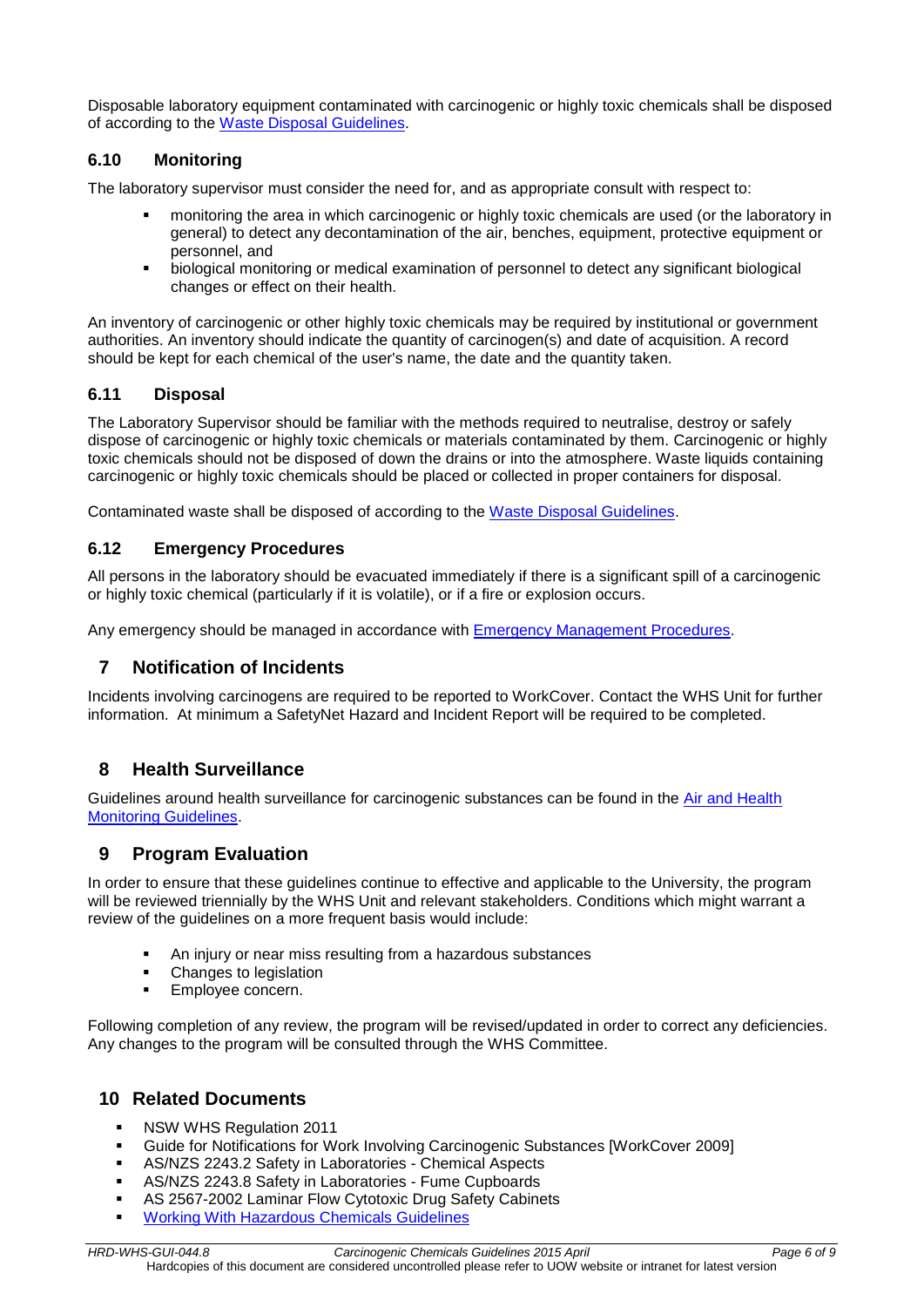- **[Laboratory Safety Guidelines](http://staff.uow.edu.au/ohs/workingsafely/labsafety/index.html)**
- **[WHS Risk Management Guidelines](http://staff.uow.edu.au/content/groups/public/@web/@ohs/documents/doc/uow016948.pdf)**
- **[Asbestos Management Plan](http://staff.uow.edu.au/ohs/workingsafely/Asbestos/index.html)**

# <span id="page-6-0"></span>**11 Version Control**

| <b>Version</b><br><b>Control</b> | <b>Date Released</b> | <b>Approved By</b> | <b>Amendment</b>                                                                                                        |
|----------------------------------|----------------------|--------------------|-------------------------------------------------------------------------------------------------------------------------|
|                                  | October 1996         | <b>WHS Manager</b> | Document created.                                                                                                       |
| $\overline{2}$                   | January 2003         | <b>WHS Manager</b> | Modification to reflect current process.                                                                                |
| 3                                | April 2008           | <b>WHS Manager</b> | Review to incorporate WorkCover guidelines 4073<br>(May 2007).                                                          |
| 4                                | August 2010          | <b>WHS Manager</b> | Document updated to incorporate the Personnel name<br>change to Human Resources Division.                               |
| 5                                | April 2011           | <b>WHS Manager</b> | Scheduled review incorporating 2009 WorkCover<br>Guide for Notifications for Work Involving Carcinogenic<br>Substances. |
| 6                                | March 2012           | <b>WHS Manager</b> | Rebrand.                                                                                                                |
| $\overline{7}$                   | <b>July 2012</b>     | <b>WHS Manager</b> | Updated in line with WHS legislation.                                                                                   |
| 8                                | April 2015           | <b>WHS Manager</b> | Updated document to include 'Statement of Exposure'<br>link. Updated document titles and links. Minor<br>formatting.    |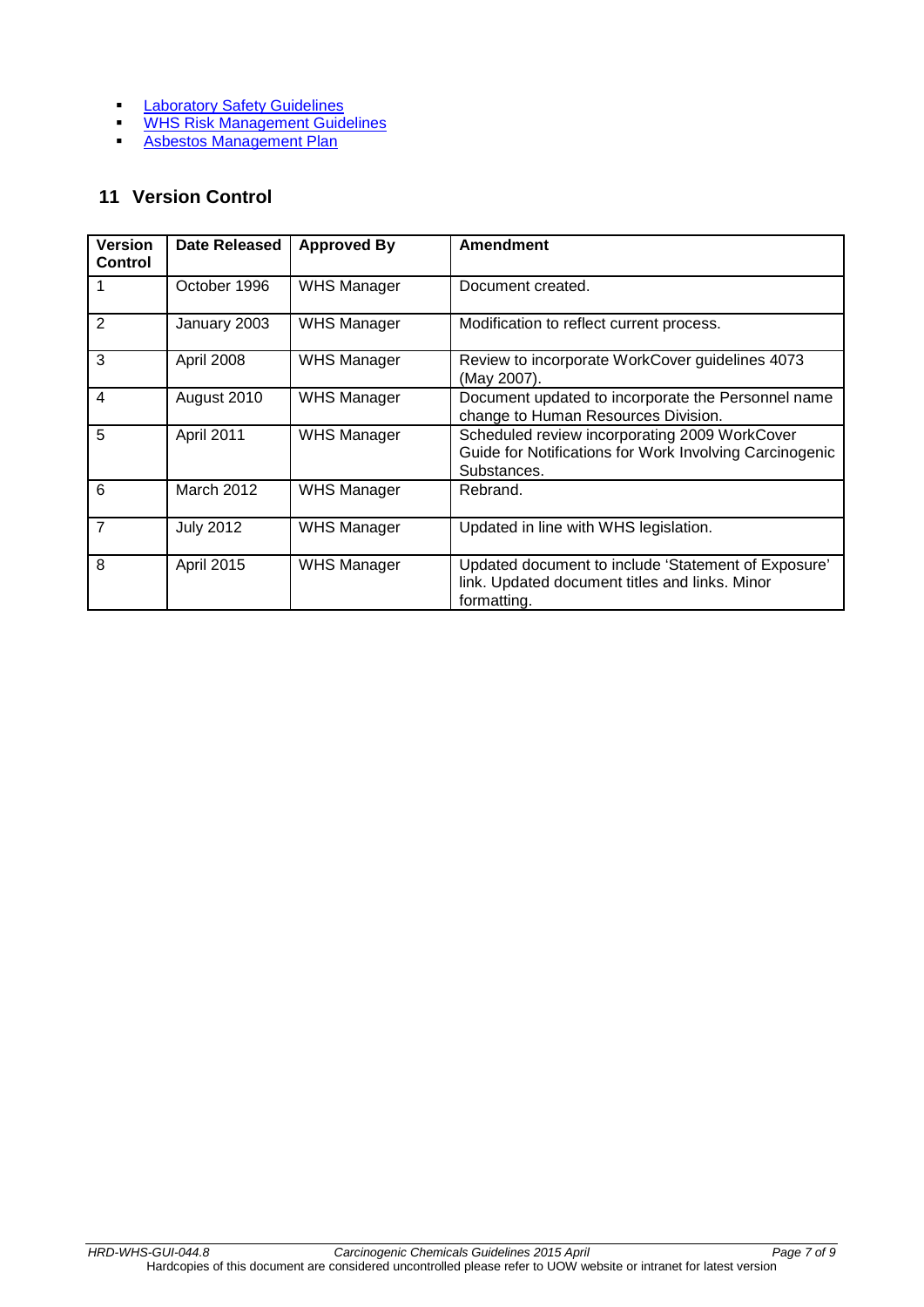# <span id="page-7-0"></span>**12 Appendix 1 - Prohibited Carcinogens**

| <b>Chemical Name</b>                                                               | <b>CAS No</b>            |
|------------------------------------------------------------------------------------|--------------------------|
| 2-Acetylaminofluorene                                                              | 53-96-3                  |
| Aflatoxins – except in foods where specifically permitted under the Food Act 1989  | $\overline{\phantom{a}}$ |
| 4-Aminodiphenyl                                                                    | $92 - 67 - 1$            |
| Benzidine and its salts (including benzidine dihydrochloride [531-85-1])           | $92 - 87 - 5$            |
| Bis(Chloromethyl) ether                                                            | 542-88-1                 |
| Chloromethyl methyl ether (technical grade which contains bis(chloromethyl) ether) | 107-30-2                 |
| 4-Dimethylaminoazobenzene (Dimethyl Yellow)                                        | 60-11-7                  |
| 2-Napthylamine and its salts                                                       | $91 - 59 - 8$            |
| 4-Nitrodiphenyl                                                                    | $92 - 93 - 3$            |